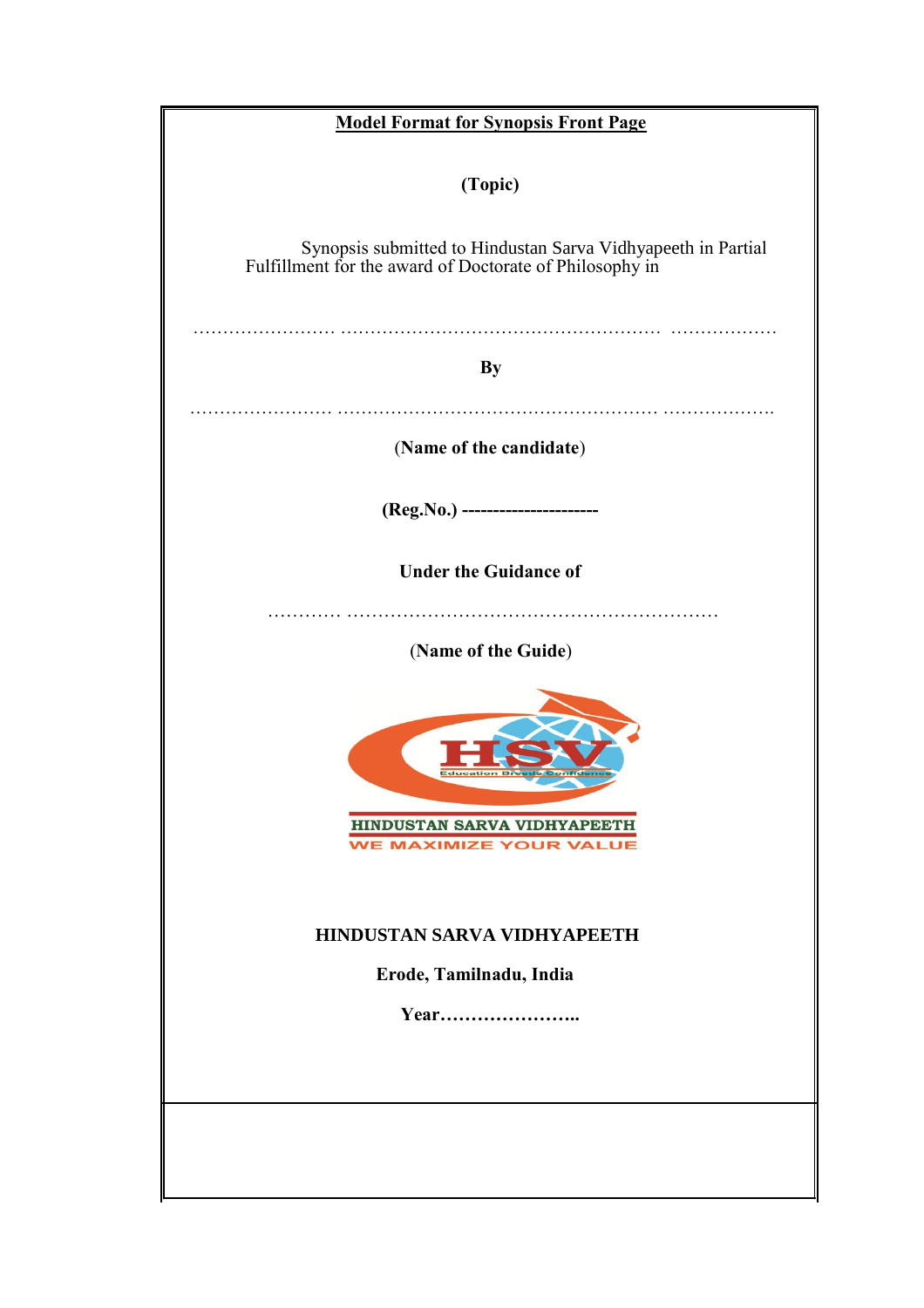| <b>DECLARATION</b>                                                                     |                                                    |  |
|----------------------------------------------------------------------------------------|----------------------------------------------------|--|
| $\mathbf I$                                                                            | entitled                                           |  |
| Perundurai, Tamil nadu in partial fulfillment for the award of Doctorate of Philosophy |                                                    |  |
|                                                                                        |                                                    |  |
| not previously formed the basis for the award of any other degree, Diploma,            |                                                    |  |
| Associateship, Fellowship or other title.                                              |                                                    |  |
|                                                                                        |                                                    |  |
|                                                                                        |                                                    |  |
|                                                                                        |                                                    |  |
| Place:-                                                                                |                                                    |  |
| Date: -                                                                                | Signature of the candidate<br>(With Name, Reg.No.) |  |
|                                                                                        |                                                    |  |
|                                                                                        |                                                    |  |
|                                                                                        |                                                    |  |
|                                                                                        |                                                    |  |
|                                                                                        |                                                    |  |
|                                                                                        |                                                    |  |
|                                                                                        |                                                    |  |
|                                                                                        |                                                    |  |
|                                                                                        |                                                    |  |
|                                                                                        |                                                    |  |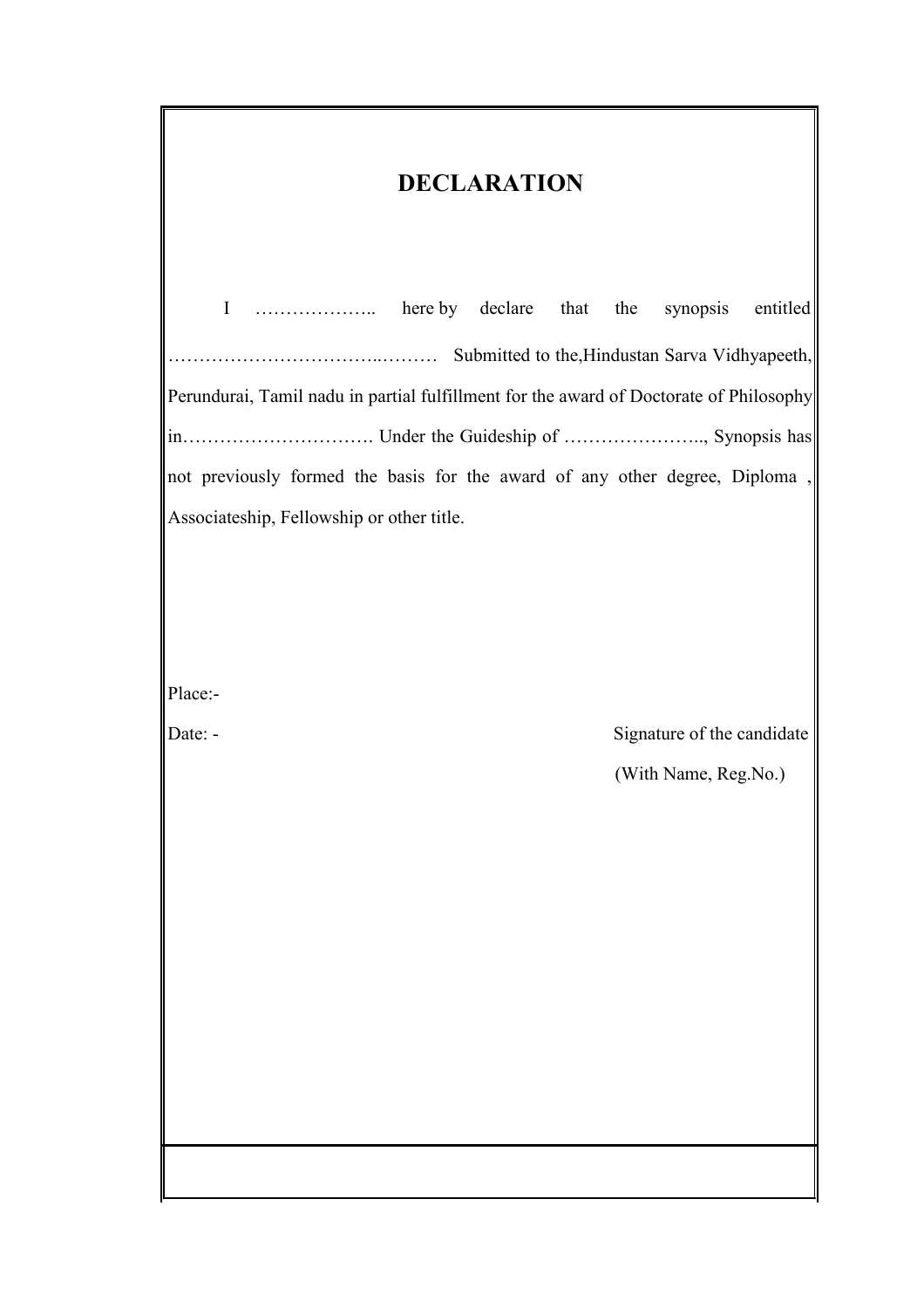# **Format for Synopsis Certificate Page**

# **CERTIFICATE**

| bonafide<br>record of independent research work<br>done<br>by<br>a              |  |  |
|---------------------------------------------------------------------------------|--|--|
|                                                                                 |  |  |
| to<br>the                                                                       |  |  |
| HINDUSTAN SARVA VIDHYAPEETH, Perundurai, Tamilnadu in partial                   |  |  |
|                                                                                 |  |  |
| synopsis has not previously formed the basis for the award of any other degree, |  |  |
| Diploma, Associateship, Fellowship or other title.                              |  |  |
|                                                                                 |  |  |
|                                                                                 |  |  |
|                                                                                 |  |  |
| $\vert$ Place : -                                                               |  |  |
| Date:                                                                           |  |  |
|                                                                                 |  |  |
| <b>Signature of the supervisor</b>                                              |  |  |
| (With Supervisor Seal)                                                          |  |  |
|                                                                                 |  |  |
|                                                                                 |  |  |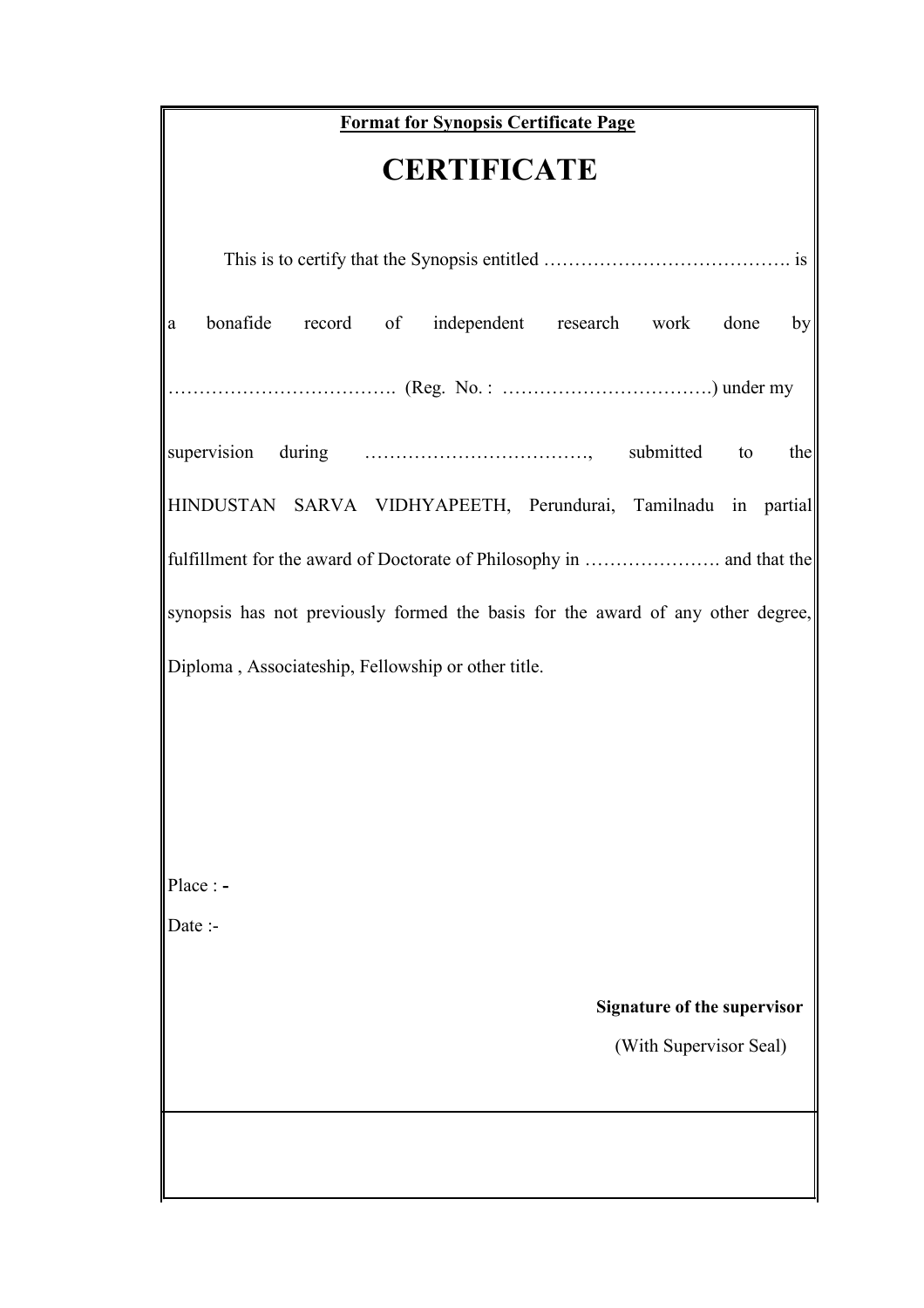| <b>Format for Synopsis Research And Grade Committee (RAGC) Report Page</b><br><b>RESEARCH AND GRADE COMMITTEE (RGC) REPORT</b> |  |  |
|--------------------------------------------------------------------------------------------------------------------------------|--|--|
|                                                                                                                                |  |  |
| Name of the Student                                                                                                            |  |  |
| Registration No.                                                                                                               |  |  |
| Title of the Study                                                                                                             |  |  |
|                                                                                                                                |  |  |
|                                                                                                                                |  |  |
|                                                                                                                                |  |  |
|                                                                                                                                |  |  |
|                                                                                                                                |  |  |

#### **Examiner Report:**

The Proposed topic of the Study is very appropriate topic in present day scenario. The topic is approved for the research work. This has not been a previously formed the basis for the award of Ph.D. to the best of my belief and knowledge.

### **Signature of the Examiner**

**………………………………………………….**

**(**With Supervisor Seal)